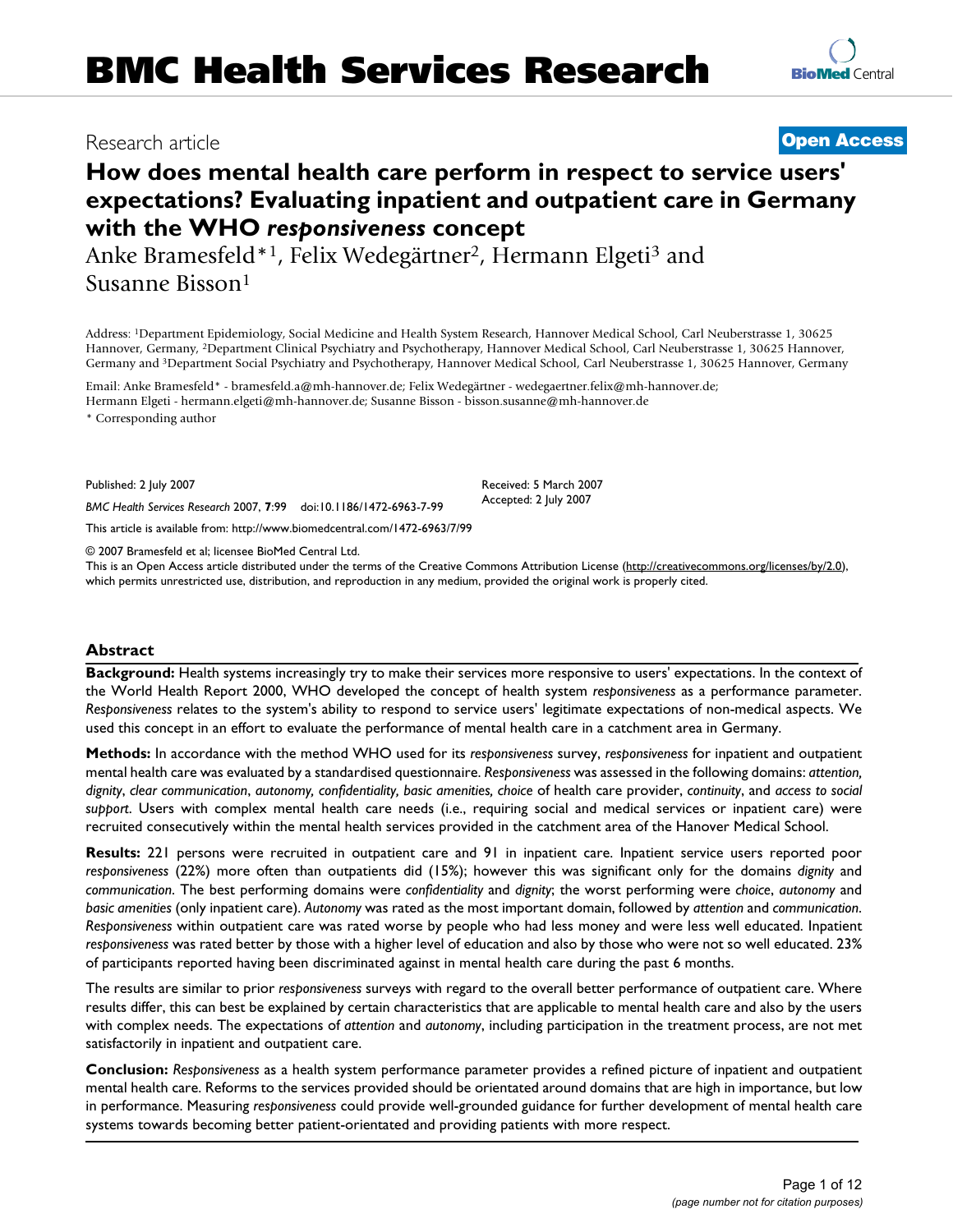#### **Background**

Patients' opinions and views are increasingly being recognized as major indicators of how well health services and health systems are performing, as well as providing guidance for further service improvement [1]. The service users' view is particularly relevant when trying to make health services more responsive to users' expectations. In the context of the World Health Report 2000, WHO developed the concept of health system *responsiveness* as a parameter for a health care system's ability to respond to service users' legitimate expectations of non-medical issues in mental health care [2]. The concept that relates to patient orientation and showing respect for persons in mental health care consists of eight domains: autonomy, confidentiality, communication, dignity, social support, attention, basic amenities and choice. A detailed definition of the domains is presented in table 1[3]:

Good *responsiveness* in mental health care is measured by the system's ability to abate the negative side effects that are associated with being mentally ill and undergoing medical treatment. Mental illness and medical treatment affect a patient's sense of autonomy and dignity and cause anxiety and shame. *Responsiveness*, as conceptualised by WHO, aims to strengthen the rights of the individual in the context of the health care system [3,4].

*Responsiveness* in this sense becomes even more important when considering mental illness and mental health care. The characteristics of mental illness and also of some treatments – such as coercive treatment – as well as the stigma still attached to mental health care, make patients even more vulnerable. Therefore, having good *responsiveness* is crucial for mental health care systems. *Responsiveness* is expected to impact positively on health outcomes [5], since it will lower the threshold to seek help early. Beyond this, certain domains such as *communication*, *dignity* and *autonomy* have been shown in studies to positively impact on treatment outcomes [6,7]. Despite the fact that non-medical aspects of care and therapy are often inter-related (particularly in mental health care), *responsiveness* should be considered as an entity on its own. It is one of the three fundamental and independent objectives of health systems as defined in the World Health Report: good health, fair finance and *responsiveness* [2].

In this study we applied the WHO concept of *responsiveness* to a mental health care system for the first time in a standardised way. We thereby attempted to answer the following questions (proposed by WHO as key-questions to *responsiveness* surveys [8]):

• Which aspects of *responsiveness* work well and which less well?

• Are there any differences between the *responsiveness* of inpatient and ambulatory health care services?

• What are the perceptions of *responsiveness* amongst different socio-demographic groups, in particular vulnerable groups, within a country?

• Which *responsiveness* domains are most important to people? Are these ones with good or poor performance? What is the performance of ambulatory and inpatient mental health care in the context of *responsiveness*?

• What are the main reported financial barriers and discrimination to access mental health care?

We applied this concept to a population of service users within a catchment area in the mental health care system in Germany. Psychiatric hospital care in Germany is organised in defined catchment areas. Most outpatient care is provided by psychiatrists in private practice. Patients with more complex illnesses can choose to be treated in psychiatric outpatient departments found in larger cities. They offer more intensive treatment by multiprofessional teams. Patients can freely choose where they want to be treated; referral to psychiatric outpatient care is not needed. In case of an acute need for inpatient care, patients are usually confined to being treated their catchment area's hospital. With the exception of a small set fee to be borne by the patient, costs for psychiatric inpatient and outpatient care, including medication, are covered by health insurance companies (98-% of the German population has health insurance [9]).

### **Methods**

#### *The concept*

WHO developed *responsiveness* as a concept primarily to evaluate general health care systems on a national level. The development of this concept drew on a broad-scale review of literature concerning patient satisfaction and quality of care. Through this review, and also at a meeting of experts in 1999, the eight domains as defined in table 1 were identified [8]. In previous qualitative work we had evaluated the applicability of this concept to mental health care [10]. The concept was proved to suit mental health service users' expectations. However, service users also had additional expectations that were subsumed under a ninth category, namely *continuity* [11].

#### *The instrument*

To measure *responsiveness*, WHO developed and validated a questionnaire. It was used to assess *responsiveness* by population surveys in 60 countries in the Multi Country Service Study (MCSS) [12]. The questionnaire measures *responsiveness* for inpatient and outpatient care in eight domains (although access to *social support* is only assessed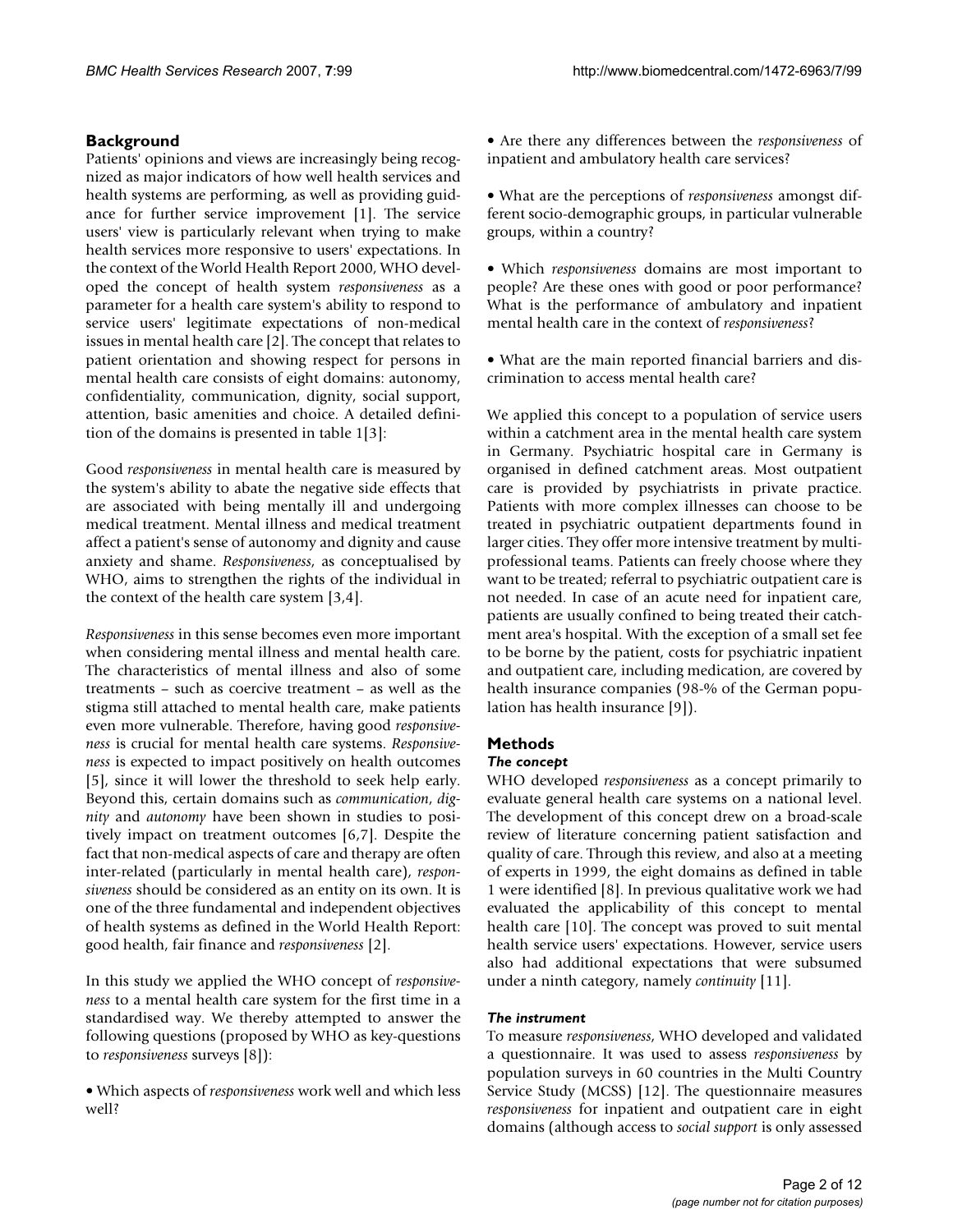| <b>Domain</b>              | <b>Question handles</b>                                       |  |  |  |
|----------------------------|---------------------------------------------------------------|--|--|--|
| Dignity                    | Being treated with respect                                    |  |  |  |
| Autonomy                   | Involvement in decision making                                |  |  |  |
| Confidentiality            | Confidentiality of personal information                       |  |  |  |
| Communication              | Listening, enough time for questions, clear explanations      |  |  |  |
| Prompt attention           | Convenient travelling distances and short waiting times       |  |  |  |
| Social support             | In hospital: visits, having special foods, religious practice |  |  |  |
| Quality of basic amenities | Cleanliness, space, air                                       |  |  |  |
| Choice                     | Seeing a service provider you are happy with                  |  |  |  |

**Table 1: Domains as defined in the WHO Responsiveness concept [3]**

in inpatient care) as presented in table 1. *Responsiveness* is measured on a scale ranging from "very good" (one) to "very poor" (five). A more detailed description of the instrument, which meets all classical quality criteria in psychometric testing, and of the MCSS can be obtained from documents available on the internet [8,13,14,14,14]. We tailored the German version of the MCSS questionnaire to suit mental health care by adapting its terminology, adding questions on the additional domain of *continuity* and attaching a section evaluating experiences with day care and hostel care. These are important pillars of mental health care provision. We shortened the time-frame during which experiences with the health care system were assessed from twelve to six months.

To measure the importance of the domains, participants were – in line with the WHO questionnaire – asked to identify the domain they felt was most important to them in mental health care.

Also, in accordance with the WHO approach, barriers to mental health care were assessed. Participants were asked whether they felt they had been treated badly by the mental health care system during the past six months. Various possible reasons for being treated badly (gender, age, etc.) were given. Participants were also asked whether they had decided not to make use of mental health care for financial reasons in the last six months.

State of health was – as in the WHO questionnaire – evaluated with parts of the WHO DAS II [15]. The demographic data assessment was extended to include information on duration of illness, housing situation (e.g., sheltered or independent) and legal guardianship. Finally, the revised questionnaire was tested with experts and service users in respect to its comprehensibility [16].

#### *The survey*

The survey was carried out in the catchment area of the Hanover Medical School's psychiatric departments. The area serves a population of approximately 140,000, living in four districts of the city of Hanover. The city has a total

population of 500,000. Between March 1 and June 30, 2006, service users were consecutively recruited in all adult mental health facilities of the catchment area. Private psychiatric practices were not included.

The study was approved by the ethic committee of the Hannover Medical School.

Subjects were recruited after being initially approached by the service staff with regard to their willingness to participate. The criteria for inclusion were: use of complex mental health services in the catchment area during the past six months. "Use of complex services" was defined as making use of social support (e.g., day care, hostel, supported housing) as well as medical support (psychiatrist), or receiving inpatient care during the last six months. In addition to this, participants had to be cognitively capable of following the interview. We chose the criterion " use of complex services" because these service users are the most experienced within the system, generally having greater needs and requiring more intensive care and support. Focusing health care reforms on improving the care of sicker patients with more complex needs has been highlighted as an effective way to improve the performance of the overall system [17].

The interviews were carried out face to face by trained external interviewers. The external interviewers explained the modes of the study once more to the participants and obtained their written consent. Interviews lasted between 45 minutes and one hour. Participants were compensated with 10  $\epsilon$ . Interviews were strictly anonymous. To ensure subjects were not accidentally interviewed twice, each record was labelled with a code derived from the participant's name.

Participants were questioned about all parts of the mental health care system that they had experienced during the last six months. However, to prevent interference, only data collected from current inpatient users was used to assess inpatient *responsiveness*. Likewise, only data collected in outpatient care was included in the analyses of outpatient *responsiveness*.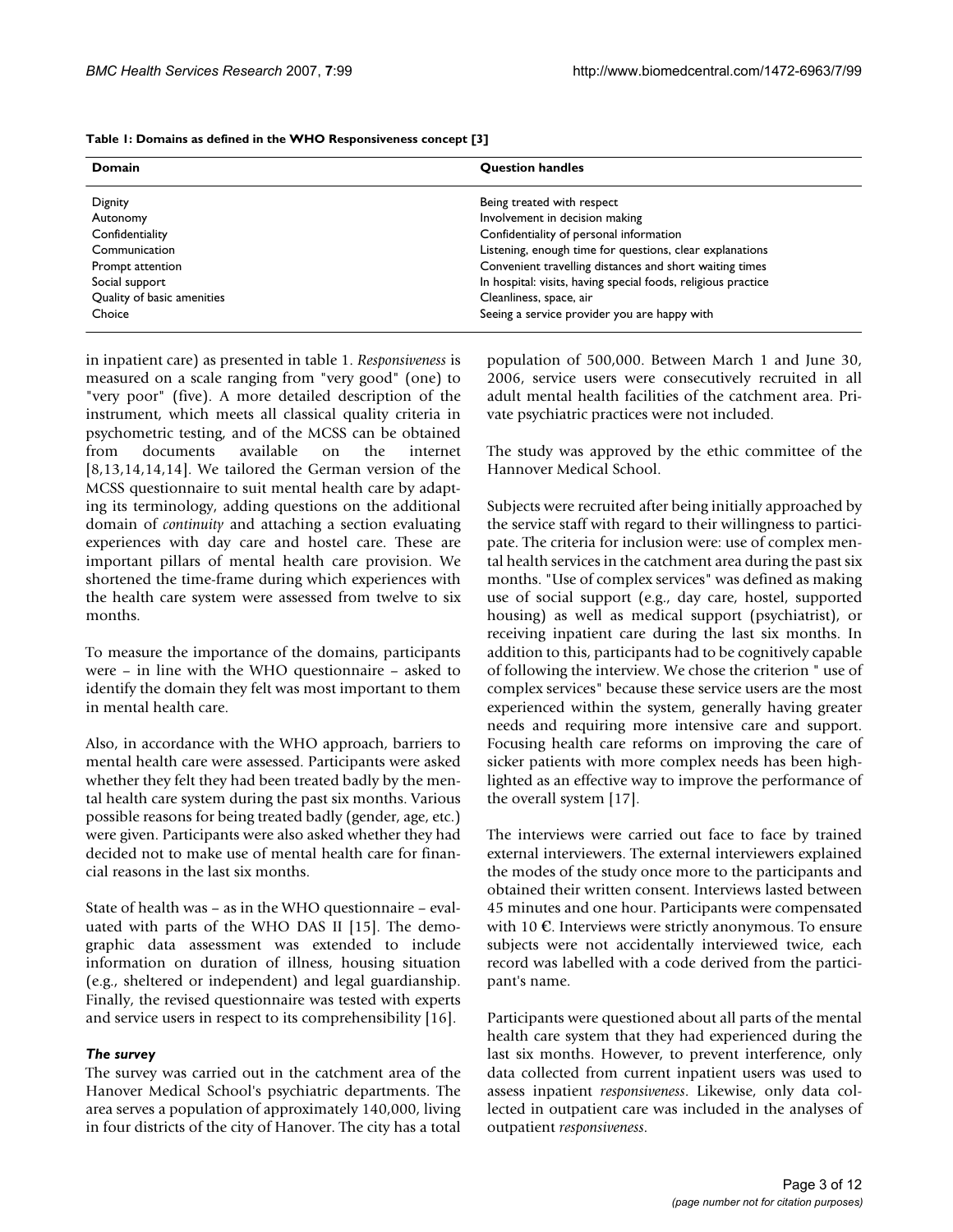To quantify sampling bias, the socio-demographic properties of the study group were compared to those of patients who had had contact with the mental health care system during a period of twelve months prior to the start of the study.

#### *Data analysis*

Data analysis was done with SPSS for Microsoft Windows. Graphs and figures were produced using Microsoft Excel. In accordance with WHO's approach in the MCSS, *responsiveness* outcomes were dichotomised into *good responsiveness* (combining responses *very good* and *good*) and *poor responsiveness* (combining responses *moderate*, *poor* and *very poor*) [18].

Like WHO, we built an overall *responsiveness* score for inpatient and outpatient *responsiveness*. For this purpose, we averaged the raw values of all domains.

Responses regarding present state of health were dichotomised in a similar way to the *responsiveness* questions.

Differences in *responsiveness* according to socio-demographic characteristics and service style were analysed using parametric tests in cases of normality and non-parametric tests in all other cases. Normal distribution was assessed by the Kolmogorov-Smirnov test and the Shapiro-Wilk test where the sample population was smaller than 50. Differences in *responsiveness* between service styles were analysed for state of health using Mantel-Haenzsel statistics. P-values < 0.05 were considered significant.

### **Results**

#### *Study group*

312 persons were recruited, 91 in inpatient care and 221 in outpatient facilities (five hostels, two outpatient departments and a company providing sheltered work).

In two of the hostels, the company providing sheltered work and one of the outpatient departments all service users fulfilled the criteria for inclusion. One third of them consented to participation in this study. As we know from analysis of the company providing sheltered work those refusing to being interviewed in the company did not differ by gender (the company had 179 employees, 72% of them were male, and of whom 33% participated) or age. However, many of these service users used several mental health facilities. Thus if they were already interviewed in the sheltered work company they did not sign up for interview in the hostel or outpatient department. While we were able to control that we did not interview someone twice, for data protection reasons, we could not measure how many persons that refused to be interviewed in one facility did so because they were already interviewed in another.

We compared those participants recruited in the outpatient departments for our study with routine data concerning all patients who were treated there the year before (n = 1545). They did not differ by gender, age or duration of illness, or by whether they were living in a hostel or were under legal guardianship. Also participants recruited during inpatient treatment did not differ from those treated there the year before  $(n = 1055)$ .

Of those participants recruited in outpatient care, 50% had had their last outpatient contact during that last week, 36% between one week and one month ago and 15% between one and six months ago. Two thirds of participants reported an outpatient department as being the location of their last contact with the mental health care system; one third had been to see a practice-based psychiatrist. Of those participants who were recruited in inpatient care, 9% had had to be coerced into being admitted.

Details of the socio-demographic characteristics of the inpatient and outpatient groups are disclosed in table 2.

#### **Responsiveness** *in inpatient and outpatient care*

On average, 15% of participants reported negative experiences in outpatient care and 22% in inpatient care. Overall, inpatient care scored worse than outpatient care in every aspect. However, this was only significant for the domains of *dignity* (p = .027) and *communication* (p = .007). This pattern of result did not change when participants who had had to be coerced into being admitted into inpatient care, were excluded. State of health did not contribute to the differences between inpatient and outpatient care (Mantel-Haenszel statistics), except in the case of the domain of *dignity*. Here, inpatients who rated their state of health as good, reported more often poor experiences in the domain of dignity ( $p = .063$ ).

Figure 1 shows that the relative ranking of domains was quite similar in both service systems.

Both systems performed best in respect to *confidentiality*. 12% (inpatient) and 6% (outpatient) of users rated this domain as poor. Second best in outpatient care was *dignity* (7%), whilst in inpatient care both *dignity* and *continuity* scored second best, with 15% of participants rating these domains as poor.

Worst performing domains in both service systems were *choice of health care provider* (27% of outpatients and 31% of inpatients) and *autonomy and participation* (21% of inpatients versus 28% of outpatients). *Basic amenities* in inpatient care was rated comparably bad at 29%.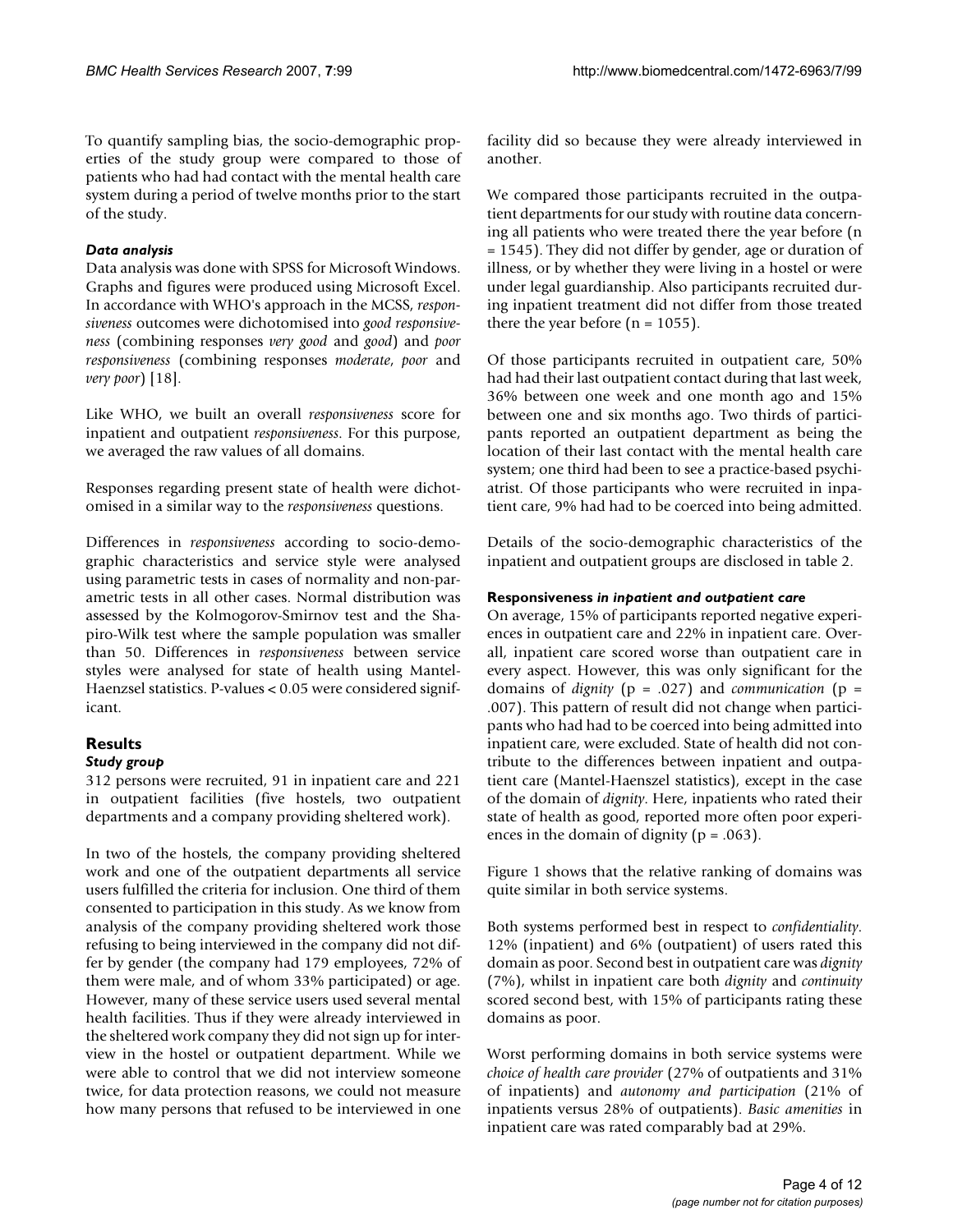#### **Table 2: Socio-demographic characteristics of the study group**

|                                       | Outpatient care users n = 221 |         | Inpatient care users n = 91 |                | P     |
|---------------------------------------|-------------------------------|---------|-----------------------------|----------------|-------|
|                                       | n                             | $\%$    | n                           | %              |       |
| Gender (male)                         | 115                           | 52      | 46                          | 50.5           | .81   |
| Health self-assessed as poor          | 119                           | 53.8    | 55                          | 60.4           | .29   |
| <b>Education</b>                      |                               |         |                             |                | .81   |
| basic level                           | 74                            | 35.7    | 31                          | 36.9           |       |
| intermediate level                    | 79                            | 38.2    | 32                          | 38.1           |       |
| higher education                      | 54                            | 26.1    | 21                          | 25             |       |
| income                                |                               |         |                             |                | .59   |
| $>$ 500 €                             | 42                            | 24,7    | 24                          | 29.3           |       |
| 500-1000€                             | 86                            | 50,6    | 36                          | 43.9           |       |
| < 1000 €                              | 42                            | 24,7    | 22                          | 26.8           |       |
| Under legal guardianship              | 80                            | 36,4    | 22                          | 24,2           | < .05 |
| Living in hostel or supported housing | 73                            | 33      | 10                          | $\mathbf{H}$   | 5.001 |
| <b>Working status</b>                 |                               |         |                             |                | 5.001 |
| employed                              | 98                            | 45.8    | 22                          | 25.6           |       |
| unemployed                            | 20                            | 9.3     | 26                          | 30.2           |       |
| retired/disabled                      | 96                            | 44.9    | 38                          | 44.I           |       |
| Age (years)                           | 45.4                          | SD 11.9 | 43.4                        | SD 16.9        | .24   |
| <b>Duration of illness (years)</b>    | 16.3                          | SD 12.2 | 10.1                        | <b>SD 11.4</b> | 5.001 |

#### *Importance of domains and performance*

Figure 2 shows the importance of the domains in relation to their performance:

Outpatient care: *autonomy and participation* and *attention* are named by the majority as most important. However, they score amongst the lowest in terms of performance. Only *dignity* and *clear communication* score high in importance and in performance.

Inpatient care: *prompt attention*, which was rated the third most important domain, is the only domain that scores well in both importance and performance (however, the score for performance borders on being not good). *Communication*, which the majority of inpatient service users indicate as most important, performs poorly. *Autonomy* is one of the domains frequently indicated as being most important; however its performance is poor.

#### **Responsiveness** *in respect to vulnerable groups*

The overall inpatient and outpatient *responsiveness* scores were stratified for socio-demographic variables (see tables 3a and 3b) to assess whether specific groups are vulnerable to poorer *responsiveness*:

#### *Outpatient care*

*Responsiveness* was rated significantly poorer if people had a lower monthly income. Analysing the duration of illness revealed that in the first three quartiles *responsiveness* worsened the longer a person was ill  $(p = .03,$  Jonckheere-Terpstra test). However, service users in the last quartile, who had been ill for more than 22 years, rated *responsiveness* much better. This results in findings which are not significant when all four quartiles are analysed at the same time using Kruskal-Wallis or Jonckheere-Terpstra statistics.

#### *Inpatient care*

No significant differences in *responsiveness* ratings were found for the variables age, duration of illness, income or working status. However, persons with a basic level of education, as well as those with a university qualification, rated *responsiveness* significantly better than those having an intermediate level of education.

#### *Barriers to mental health care*

23% of all participants reported having experienced discrimination in mental health care for at least one reason. The answer most often given as a reason for discrimination was "other reasons" (15%), followed by "illness"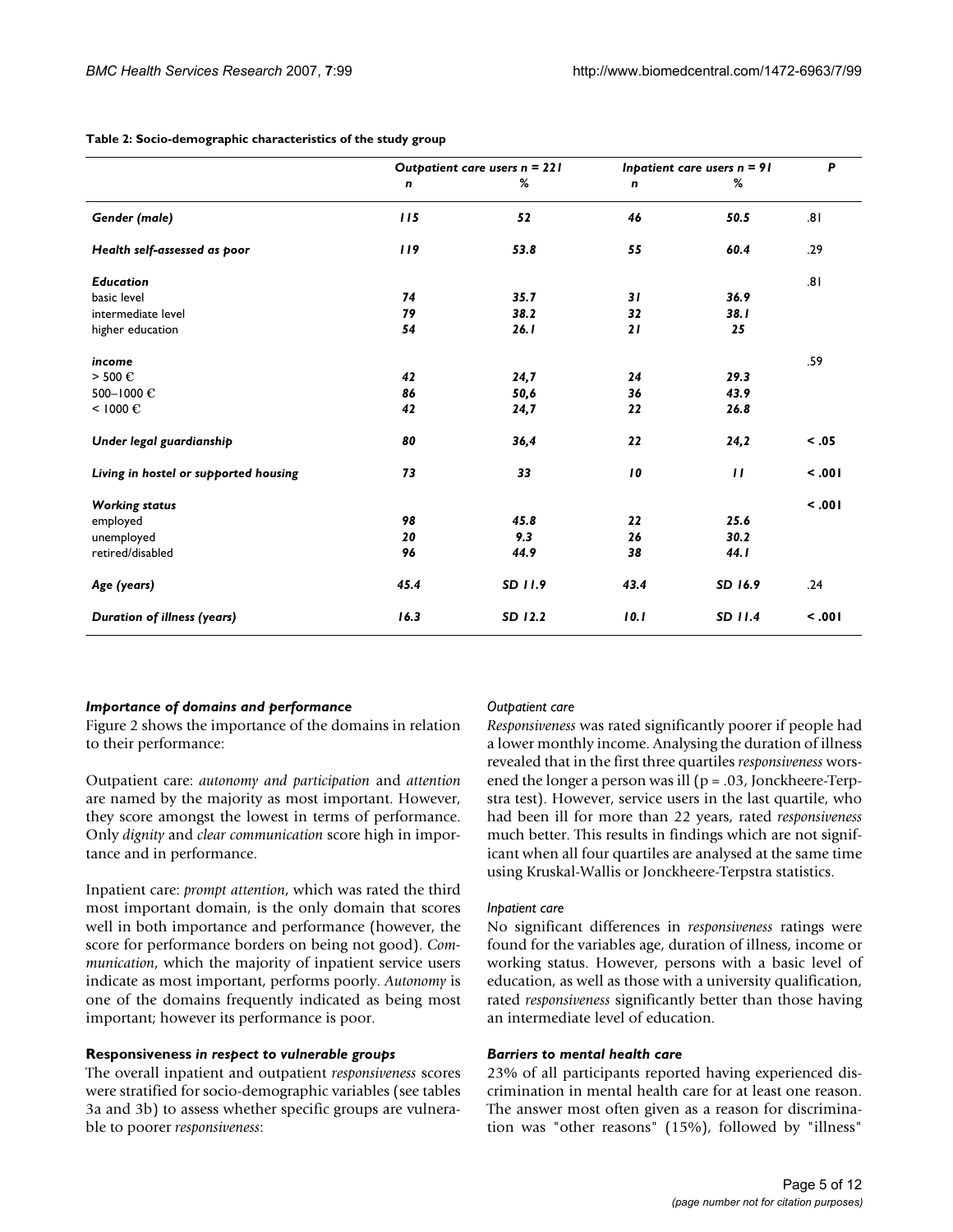

**Percentage of participants rating responsiveness as poor**. \*: p < .05, \*\*: p < .005.

(12%). Taking a closer look at most participants who gave the answer "other reasons" reveals that they seemed to give a response which did not fit the question, e.g., they revealed who was discriminating against them rather than why. Some answers contained paranoic features.

6.5% of study participants reported that on at least one occasion in the past six months they did not ask for mental health care because they felt they could not financially afford it.

#### **Discussion**

In this study we tried to measure the *responsiveness* of mental health care by the example of a regional mental health care system in a larger German city. The study group can be considered representative of service users in psychiatric inpatient care and of service users using complex services in urban areas of Germany.

It is interesting to compare the ratings of *responsiveness* in mental health care with data on general health care *responsiveness*. Within the framework of the MCSS, WHO assessed the *responsiveness* of the general health system in Germany. For this purpose, a sample of the German general population ( $n = 1123$ ) was surveyed using comparable methods. 698 persons revealed contact to outpatient care and 96 to inpatient care [19]. Our findings are discussed in the light of this prior study. By doing so, we attempt to answer the key questions which were proposed by WHO for *responsiveness* surveys.

#### *Which aspects of* **responsiveness** *work well and which work less well?*

*Confidentiality* is the best performing domain in inpatient and outpatient care. This finding is in line with the WHO results for the general health care system [19]. Except for cases of severe violation of data protection, patients do not know whether their personal information is handled

confidentially or not. However, the general health system and the surveyed mental health system seem to be able to build an atmosphere of trust and promote confidentiality. In fact, standards of data protection in psychiatry are very high. Without a patient's written consent, no case related information can be passed on except to the referred service.

Also, the domains *dignity* and *access to social support* while in inpatient care perform well both in the German MCSS and also in our study. This is not the case for *choice of health care provider* and *quality of basic amenities*. Unlike in general health care, these domains are among the worst performing ones in inpatient care [19]. The relatively poor performance of *basic amenities* might reflect the fact that rooms and furniture on psychiatric wards often do not meet the standards that patients have experienced in other clinics. Also to be taken into account is the fact that psychiatric patients often spend (live) many weeks on ward while being in better physical shape than most average medical or surgical patients. Thus, expectations of their surroundings might be higher.

In mental health care, there is indeed less opportunity for free *choice* in terms of health care provider. This is not only due to the fact that some patients have to undergo coercive treatment but more so due to the scarcity of facilities, the lack of need for competition between facilities for service users and due to the lack of information about alternative services and treatments [20]. This often minimises the choices a patient has and as such, the patient is forced to take whatever is available or not to seek help at all. Poor opportunities for *choice* are aggravated by the policy of many service providers that for therapeutically reasons do not support service users to change therapists if they do not like the one they are with.

*Autonomy* does not perform very well in mental health care. The same result is found in *responsiveness* surveys that focus on general and primary health care [18]. The difficulties involved in letting patients participate in decisions, thereby strengthening their *autonomy*, is thus not a specific mental health care problem (which, if it were, would be explained by the nature of mental illness). Rather, it seems to be a general problem in medical care that there is still a strong information gradient between provider and service users; paternalistic self-images still persist and consumer empowerment is a challenge that needs to be worked on [21].

#### *Are there any differences between the* **responsiveness** *of inpatient and ambulatory health care services?*

Only in the domains *dignity* and *clear communication* do statistics differ significantly between inpatient and outpatient care. In both the global and the German data, the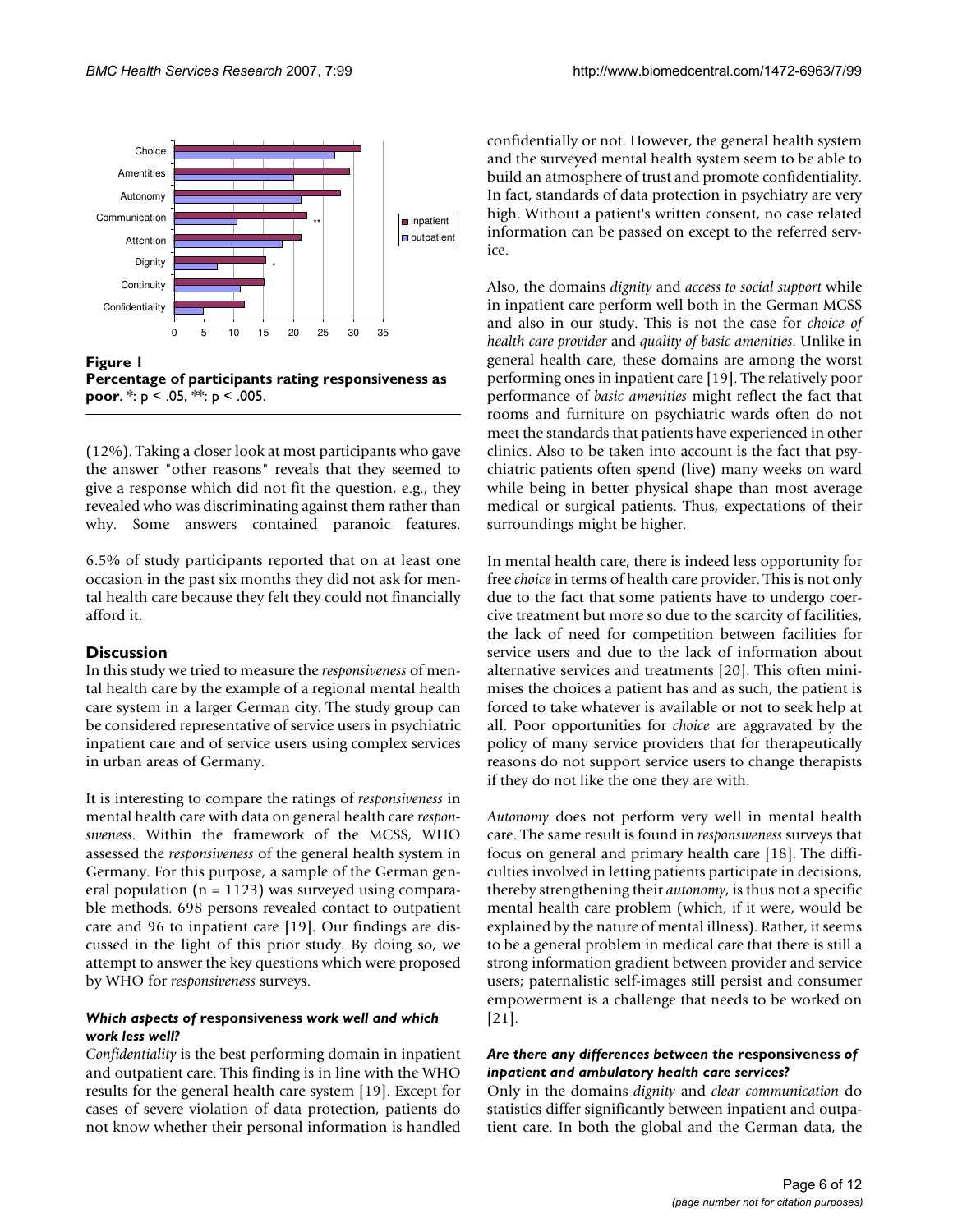

#### Inpatient and outpatient responsivene **Figure 2** ss in relation to the importance given to responsiveness domains Inpatient and outpatient responsiveness in relation to the importance given to responsiveness domains.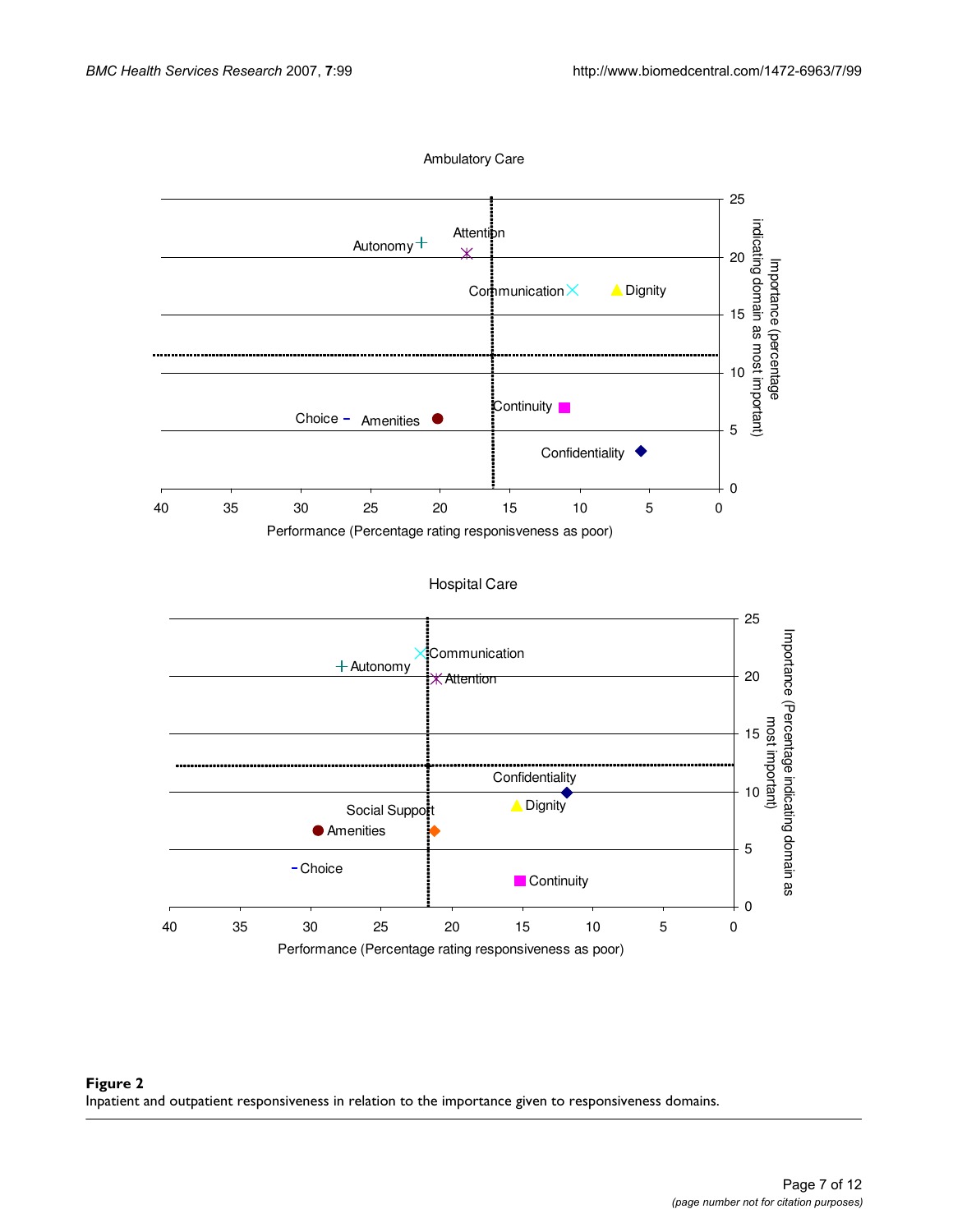|            |                                | $\mathbf n$ | Mean | SD   | Median | Min          | Max | Þ      |
|------------|--------------------------------|-------------|------|------|--------|--------------|-----|--------|
| Gender     |                                |             |      |      |        |              |     |        |
| outpatient | male                           | 115         | 1.89 | 0.48 | 1.88   |              | 3.5 | $.80*$ |
|            | female                         | 106         | 1.87 | 0.47 | 1.86   |              | 3.0 |        |
| inpatient  | male                           | 46          | 2.03 | 0.46 | 2.0    |              | 3.3 | .89 ** |
|            | female                         | 45          | 2.04 | 0.30 | 2.0    | 1.1          | 3.2 |        |
|            | Present health (self-assessed) |             |      |      |        |              |     |        |
| outpatient | good health                    | 102         | 1.85 | 0.45 | 1.88   |              | 3.1 | $.45*$ |
|            | poor health                    | 119         | 1.91 | 0.50 | 1.88   |              | 3.5 |        |
| inpatient  | good health                    | 36          | 1.97 | 0.49 | 1.94   | $\mathsf{L}$ | 3.3 | .28**  |
|            | poor health                    | 55          | 2.08 | 0.43 | 2.0    |              | 2.9 |        |

**Table 3a: Responsiveness in respect to socio-demographic variables**

\* Mann-Whitney-U-Test, \*\* T-Test

MCSS revealed poorer ratings for inpatient care in all domains, but failed, however, to report on statistical significance [19,18]. The difference in the *dignity* rating between mental health inpatient and outpatient care is mediated by state of health. Inpatients who feel healthy are more critical in respect to *dignity* which is one of the domains considered most important in mental health care by participants. The difference in ratings among healthy patients might be explained by a kind of "selection effect": the healthier the inpatients become, the more they will question the need for putting up with life on a hospital ward. However, attaining preliminary discharge requires much effort and a lot of arguing with the therapist. In contrast, in outpatient care, patients who feel healthy and who are not content with *dignity* and respect within their treatment, will simply not keep their next appointment. Also, people rating their health as poor might be more convinced about the need for care and, therefore, will probably adjust their expectations about being treated with *dignity*.

Differences in ratings for clear *communication* might be explained by a greater need in hospital for receiving information that a patient can fully understand. This need might be related to the often unfamiliar situation of inpatient care and a patient's greater dependency under these conditions. In addition, relationships in outpatient care are usually long-lasting. Therefore, after a while, most basic questions have probably been discussed.

#### *What are the perceptions of* **responsiveness** *among different socio-demographic groups, in particular vulnerable groups?*

The German MCSS found that inpatient *responsiveness* was perceived as worse by all vulnerable groups, i.e., the elderly, the indigent, the less educated and the sicker. In outpatient care, *responsiveness* was rated worse by the less educated, the sicker and the indigent.

However, our findings in mental health care differ from those of the MCSS: whilst outpatient care was perceived differently depending on education and income, we did not find a difference in respect to state of health. Our study group was probably more homogeneous in respect to health (mostly long-term ill and in need of complex services) than the MCSS general population group. As *responsiveness* was rated worse the longer a patient was ill, astonishingly, those who had been ill for a very long time rated *responsiveness* quite well. One hypothesis for this behaviour is that people might lower their expectations during the course of an illness. However, if this were the case, this trend should also have been shown in the third quartile of patients who had been ill for 12 to 22 years. Another explanation is, that those who have been ill for more than 22 years have experienced psychiatric care both before and at the beginning of mental health care reforms 30 years ago. Therefore, they have indeed experienced very low standards of care as a means of comparison.

Other than education, the perception of *responsiveness* did not differ for socio-demographic characteristics in inpatient care. We do not have a convincing explanation for the relationship between education and *responsiveness*, particularly when considering that in inpatient care, those with an intermediate level of education perceive *responsiveness* worse than in outpatient care where it is perceived as better. We believe more research might be useful to clarify the relationship between education and experiences with mental health care.

Although this was not the case in the MCSS mental health inpatient *responsiveness* did not differ much according to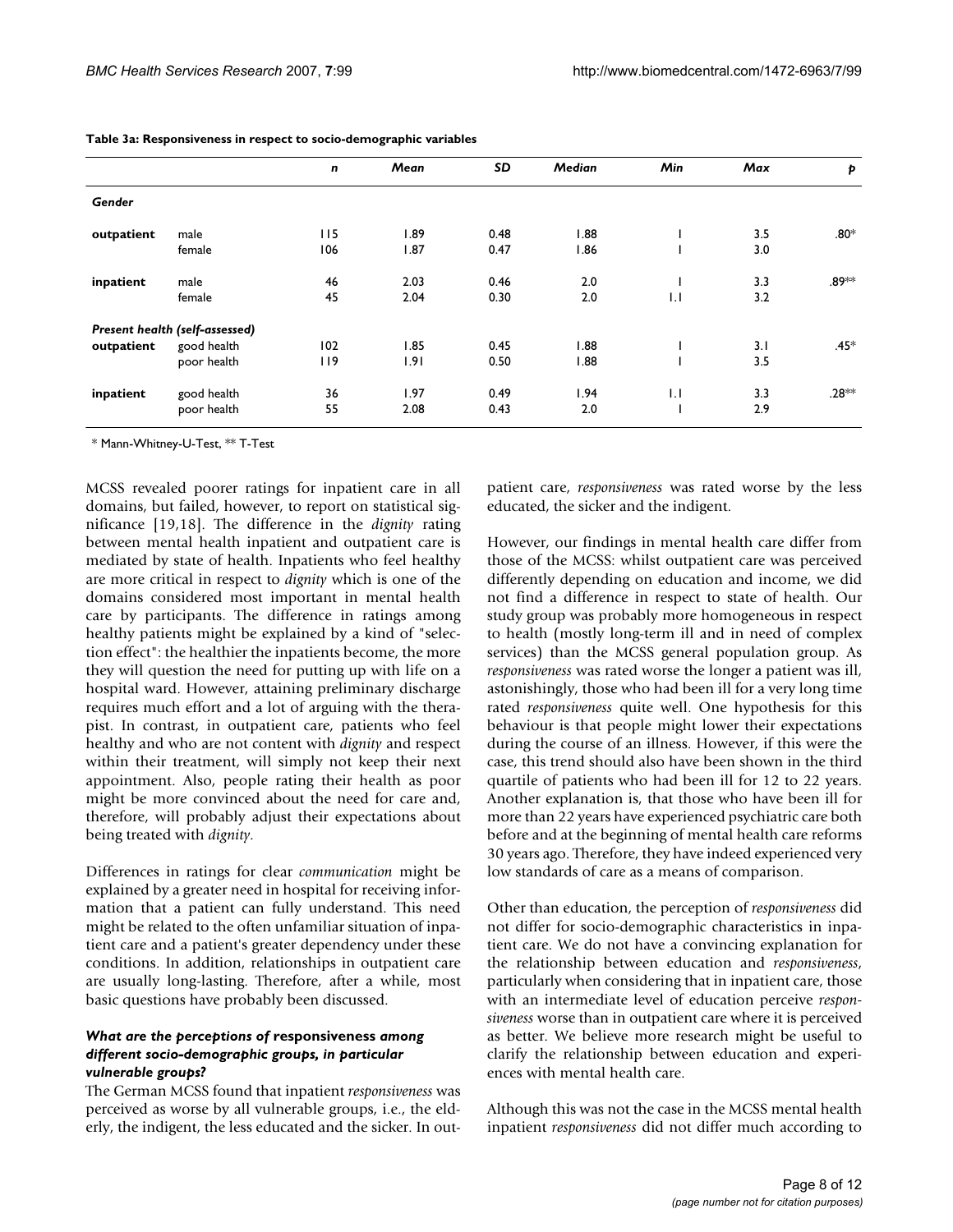|                                        |                    |                  | Rank  |         |
|----------------------------------------|--------------------|------------------|-------|---------|
|                                        |                    | $\boldsymbol{n}$ |       | Þ       |
| Age (quartiles)                        |                    |                  |       |         |
| outpatient                             | 0-36 years         | 43               | 114.1 | $.80**$ |
|                                        | $37-43$ years      | 64               | 112.5 |         |
|                                        | 44-53 years        | 54               | 104.8 |         |
|                                        | > 54 years         | 60               | 112.8 |         |
|                                        |                    |                  |       |         |
| inpatient                              | $0 - 36$ years     | 31               | 46.9  | $.67**$ |
|                                        | $37-43$ years      | 15               | 47.8  |         |
|                                        | 44-53 years        | 8                | 46.5  |         |
|                                        | > 54 years         | 27               | 43.7  |         |
|                                        |                    |                  |       |         |
| <b>Duration of illness (quartiles)</b> |                    |                  |       |         |
| <b>Outpatient</b>                      | $0 - 4$ years      | 39               | 97.6  | $ 1*$   |
|                                        | 5-11 years         | 54               | 114.4 |         |
|                                        | 12-22 years        | 61               | 124.6 |         |
|                                        | > 22 years         | 66               | 101.9 |         |
| inpatient                              | $0 - 4$ years      | 37               | 46.2  | $.85**$ |
|                                        | 5-11 years         | 23               | 43.4  |         |
|                                        | 12-22 years        | 8                | 42.7  |         |
|                                        | > 22 years         | $\mathbf{H}$     | 48.0  |         |
|                                        |                    |                  |       |         |
| Income                                 |                    |                  |       |         |
| outpatient                             | < 500 €            | 49               | 96.2  | .04**   |
|                                        | 500-1000€          | 86               | 92.3  |         |
|                                        | > 1000 €           | 42               | 73.9  |         |
|                                        |                    |                  |       |         |
| inpatient                              | < 500 €            | 29               | 43.3  | $.63**$ |
|                                        | 500-1000 €         | 36               | 42.7  |         |
|                                        | > 1000 €           | 22               | 47.1  |         |
|                                        |                    |                  |       |         |
| <b>Education</b>                       | basic level        | 74               | 115.0 | $.08*$  |
| outpatient                             | intermediate level | 79               | 93.0  |         |
|                                        | higher education   | 54               | 104.8 |         |
|                                        |                    |                  |       |         |
| inpatient                              | basic level        | 31               | 39.8  | $.02*$  |
|                                        | intermediate level | 32               | 51.3  |         |
|                                        | higher education   | 21               | 33.0  |         |
|                                        |                    |                  |       |         |
| <b>Working status</b>                  |                    |                  |       |         |
| outpatient                             | employed           | 98               | 108.4 | $.45*$  |
|                                        | unemployed         | $20\,$           | 122.4 |         |
|                                        | retired/disabled   | 96               | 103.5 |         |
|                                        |                    |                  |       |         |
| inpatient                              | employed           | 22               | 42.8  | .99*    |
|                                        | unemployed         | 26               | 43.6  |         |
|                                        | retired/disabled   | 38               | 43.9  |         |

#### **Table 3b: Responsiveness in respect to socio-demographic variables**

\* Kruskal-Wallis test, \*\*Jonckheere-Terpstra test; distribution free test for ordered alternatives in a one-way layout.

socio-demographic variables. This finding can be explained by the fact that inpatient treatment in psychiatry is more uniform than outpatient care or non-psychiatric treatment. For example, the Hanover Medical School's psychiatric departments do not charge higher amounts for privately insured patients as they do not offer privileged services to them. Also, psychiatric inpatient treatment includes group activities in which usually everyone – regardless of status or severity of mental illness – is entitled to participate. Finally, it might be that those who are better off, both financially and in terms of health, are able to draw on social or other resources during outpatient care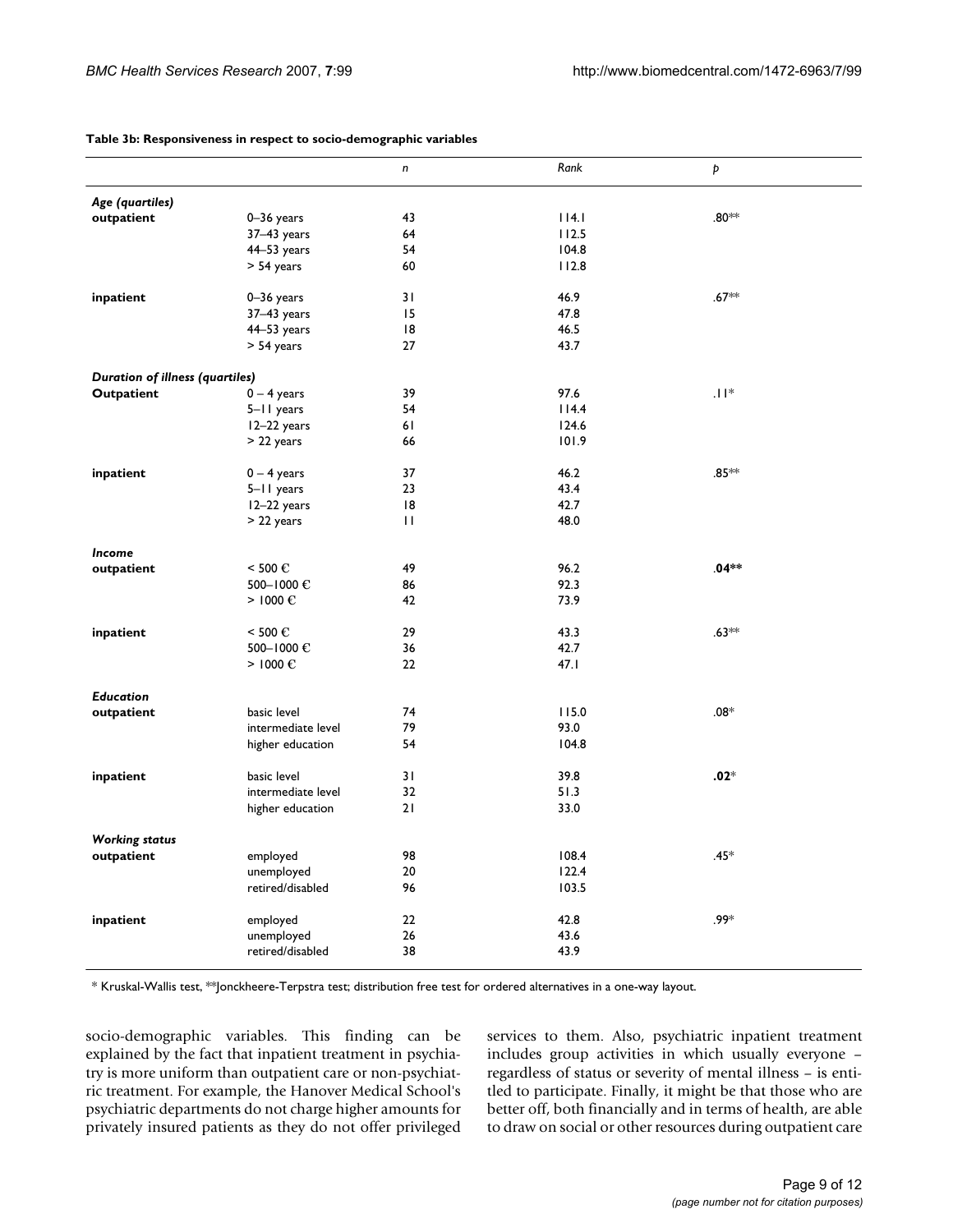that are not available to them in the uniform and restricted atmosphere of inpatient care.

#### *Which* **responsiveness** *domains are most important to people? Are these the ones with good or poor performance results?*

Those domains rated less often as being important should not be interpreted as marginal. In most cases, they are those that perform relatively well, as is the case with *dignity*, *social support*, *confidentiality* and *continuity*. Also the characteristics of a domain such as *continuity* (added particular as a new domain to the concept) to reveal its quality primarily in a longitudinal perspective might have added to rating it as less important. As also the qualitative research into mental health system responsiveness has shown, *continuity* is a relevant domain however, compared to other domains such as *autonomy* not prominent [10]. At the same time, the ratings of a domain assessed as being most important might in fact be negatively influenced by poor performance.

There is a cluster of three domains rated by the majority as most important: *attention*, *autonomy* and *communication*. *Clear communication* is valued much higher in inpatient care for reasons discussed above and is related to inpatients being more often in a situation that is unfamiliar to them and them therefore having greater dependency.

*Prompt attention* seems to be a core expectation in general health care, as shown by the MCSS. The high rating of *autonomy* – although this is also known from other medical sectors [22] – might have a specific meaning for mental health care. Cognitive constraints are frequent, denial of illness and refusal of treatment too. Also, the possibility of coercive treatment exists. All these aspects lead to a more paternalistic approach than in other medical specialities [23]. The specific desire of mental health service users to be involved in mental health care decisions has been highlighted in other studies too [24,23]. Qualitative exploration of service users' expectations in psychiatry shows that the meaning of *autonomy* does not only imply the idea of shared decision making but also implies transparency and involvement in report writing. This is not a claim stemming from patients simply being in denial about their illness. Patients accept that there are certain mental states where they are not capable of making all decisions. However, the more they recover, the more they want to be involved [10].

It is of cause for concern that *autonomy* and *attention*, indicated so often as most important, do not perform well either in outpatient or inpatient care in the study catchment area. The poor performance of *autonomy* is probably not only restricted to the catchment area surveyed. More *autonomy* and *participation* is also a general claim made by service user organisations [25].

#### *What are the main reported financial barriers and issues of discrimination with regard to obtaining access to mental health care?*

The MCSS found that in 2001, 5% of the German population did not ask for health care because of financial reasons. This figure was slightly higher in our study population. Because our sample population included only those who had finally succeeded in entering the mental health care system despite financial barriers, no precise statement about the real impact of financial barriers can be made.

Also, the investigation into possible issues of discrimination proved to be difficult in the context of this study. The responses given naming "other causes" as reasons for discrimination indicate that the question was misunderstood by quite a number of participants. We have concluded that the *responsiveness* questionnaire and the format of this study are not appropriate for assessing barriers to mental health care.

#### **Conclusion**

*Responsiveness* as a parameter for the quality of health care does indeed provide a refined picture of inpatient and outpatient performance in mental health care. Even if only the views of service users with complex service needs are considered, results of this study can be transferred to all users and provide guidance for further development and improvement in mental health care [17].

Domains that are rated high in importance and poor in performance should be given priority and measures should be implemented to improve services. Such domains include *prompt attention* and *autonomy and participation in decisions* both in inpatient and ambulatory mental health care. There are indications to show that including cognitively impaired persons and those who deny their illness in decision making may lead to better attitudes towards mental health treatment and compliance [23]. Methods to increase *autonomy* and participation of mental health service users include shared decision making and improvement in the transparency of mental health reports. Also, models used for other chronic illnesses and diseases, such as diabetes, rheumatoid arthritis and asthma, that purposefully train patients to become experts on their illness [22] and encourage self-management in a structured way, should be explored for ways in which this could be transferred to mental health care. All these measures not only strengthen a patient's participation and control over treatment, but also go hand in hand with increasing the specific knowledge and information about their illness. Thus, there is a strong link here to the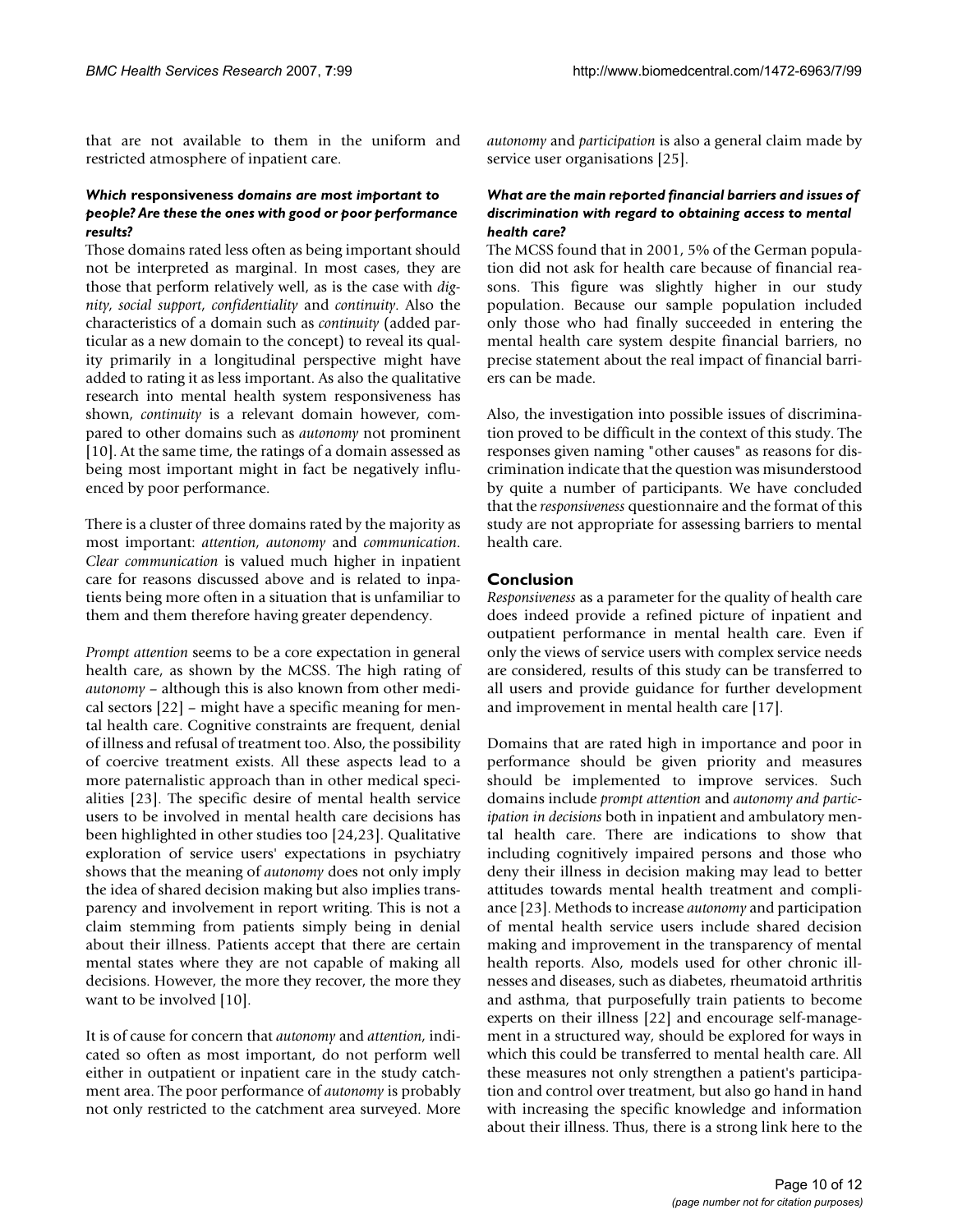domain of *communication*. Good information and clear *communication* seems particularly difficult to attain for persons who have mental problems [26].

*Responsiveness* as a parameter of health system performance provides a structured way to evaluate mental health services in the areas of patient orientation and treating a patient with respect. However, the instrument used in this study is much too complicated and in-depth for routine use. It is planned that the instrument will soon be revised and shortened to make it into a short, self-administrable and easy to understand tool that can be realistically applied in real clinical life. This would provide the opportunity for routine evaluation and for benchmarking service systems with results being fed back to service providers.

Close to 30 years of mental health care reforms in Germany has led to quite a number of community-orientated service provisions. However, motivation for reform has, for some reason, slowed down in recent years [27]. The concept of *responsiveness* can offer new controllable guidelines for service development and can help better achieve meeting patients' expectations and strengthening them within the system.

#### **Competing interests**

The author(s) declare that they have no competing interests.

#### **Authors' contributions**

AB conceived and proposed the study, interviewed patients, analysed the data and drafted the manuscript.

FW helped with recruitment, interviewed patients, processed and analysed data and drafted the manuscript.

HE organised recruitment and contributed to the design of the study.

SB advised on statistical analysis and drafted the manuscript.

All authors have read and approved the final manuscript.

#### **Acknowledgements**

We would like to thank the service users and staff at the mental health facilities in the Hanover Medical School's catchment area for their support and participation in this study. We are also grateful to the *responsiveness* team at WHO Geneva who freely supplied us with documents, help and advice. Thanks goes to Stefanie John, Jan Hübner and Jan Blanchard for interviewing patients and constructing the database, and to Sharon Allard for language editing.

This study was supported by a grant from the Hanover Medical School's office for women's affairs and by Pfizer Germany.

#### **References**

- 1. Cleary PD: **[The increasing importance of patient surveys.](http://www.ncbi.nlm.nih.gov/entrez/query.fcgi?cmd=Retrieve&db=PubMed&dopt=Abstract&list_uids=10487981)** *BMJ* 1999, **319:**720-721.
- 2. WHO: *World Health Report 2000: Health Systems: Improving Performance* Geneva, World Health Organisation; 2000.
- 3. Valentine N, de Silva A, Kawabata K, Darby C, Murray CJL, Evans DB: **Health system responsiveness: Concepts, domains and operationalization.** In *Health System Performance, Debates, Methods and Empiricism* Edited by: CJL M and DB E. Geneva, World Health Organization; 2003:574-596.
- 4. Gostin L, Hodge JG, Valentine N, Nygren-Krug H: *The Domains of Health Responsiveness. A Human Rights Analysis* World Health Organisation; 2003.
- 5. WHO: *Background paper for the technical consultation on responsiveness concepts and measurement.* Geneva, World Health Organization; 2001.
- Loh A, Leonhard R, Wills CE, Simon D, Harter M: The impact of **patient participation on adherence and clinical outcome in primary care of depression.** *Pat Educ Couns* 2007, **65:**69-78.
- 7. Clever SL, Ford DE, Rubenstein LV, Eost KM, Meredith LS, Sherbourne CD, Wang NY, Arbelaez JJ, Cooper L: **Primary care patients' involvement in decision-making is associated with improvement in depression.** *Med Care* 2007, **44:**398-405.
- 8. WHO: *The health systems analytical guidelines for surveys in the multi country survey study* 2005.
- 9. Busse R, Riesberg A: *Health care systems in transition: Germany* Copenhagen, WHO Regional Office for Europe on Behalf of the European Observatory on Health Systems and Policies; 2004.
- 10. Bramesfeld A, Klippel U, Seidel G, Schwartz FW, Dierks ML: **How do patients expect the mental health service system to act? Testing the WHO Responsiveness concept for its appropriateness in mental health care.** *Soc Sci Med* 2007, **in Press:**.
- 11. Bramesfeld A, Wismar M, Mosebach K: **[Managing mental health](http://www.ncbi.nlm.nih.gov/entrez/query.fcgi?cmd=Retrieve&db=PubMed&dopt=Abstract&list_uids=15253061) [service provision in the decentralized and multi-layered](http://www.ncbi.nlm.nih.gov/entrez/query.fcgi?cmd=Retrieve&db=PubMed&dopt=Abstract&list_uids=15253061) [health and social care system of Germany.](http://www.ncbi.nlm.nih.gov/entrez/query.fcgi?cmd=Retrieve&db=PubMed&dopt=Abstract&list_uids=15253061)** *J Ment Health Policy Econ* 2004, **7:**3-14.
- 12. Valentine N, de Silva A, Murray CJL: *Estimating Responsiveness Level and Distribution for 191 Countries: Methods and Results* World Health Organisation; 2000.
- 13. Üstün TB, Chatterji S, Villanueva M, Bendib L, Celik C, Sadana R, *et al.*: *WHO Multi-country survey study on Health and Responsiveness 2000- 2001* World Health Organisation; 2001.
- 14. Valentine N, Lavallée R, Liu B, Bonsel G, Murray CJL: **Classical Psychometric assessment of the responsiveness instrument in the WHO Multi-Country Survey Study on health and responsiveness.** In *Health System Performance, Debates, Methods and Empiricism* Edited by: Murray CJL and Evans DB. Geneva, World Health Organisation; 2003:597-612.
- 15. WHO: **World Health Organization Disability Assessment Schedule II (WHODAS II).** 2001 [\[http://www.who.int/icidh/who](http://www.who.int/icidh/whodas/index.html) [das/index.html\]](http://www.who.int/icidh/whodas/index.html).
- 16. Geyer S: *Forschungsmethoden in den Gesundheitswissenschaften* Weinheim,München, Juventa; 2003.
- 17. Blendon RJ, Schoen C, DesRoches C, Osborn R, Zapert K: **[Com](http://www.ncbi.nlm.nih.gov/entrez/query.fcgi?cmd=Retrieve&db=PubMed&dopt=Abstract&list_uids=12757276)[mon concerns amid diverse systems: Health care experi](http://www.ncbi.nlm.nih.gov/entrez/query.fcgi?cmd=Retrieve&db=PubMed&dopt=Abstract&list_uids=12757276)[ences in five countries.](http://www.ncbi.nlm.nih.gov/entrez/query.fcgi?cmd=Retrieve&db=PubMed&dopt=Abstract&list_uids=12757276)** *Health Affairs* 2003, **22:**106-121.
- 18. WHO: **MCSS data analyst's report.** 2006 [[http://www.who.int/](http://www.who.int/responsiveness/en/) [responsiveness/en/](http://www.who.int/responsiveness/en/)].
- 19. WHO: **Health system responsiveness in Germany.** 2006 [[http://www.who.int/responsiveness/en/\]](http://www.who.int/responsiveness/en/).
- 20. Jeste DV, Dunn LB, Folsom DB, Zisook D: **Multimedia educational aids for improving consumer knowledge about illness management and treatment decisions: A review of randomized controlled trials.** *J Pschiatr Re* 2007, **31:**Epub ahead of print.
- 21. Bergeson SC, Dean JD: **[A systems approach to patient-cen](http://www.ncbi.nlm.nih.gov/entrez/query.fcgi?cmd=Retrieve&db=PubMed&dopt=Abstract&list_uids=17179462)[tered care.](http://www.ncbi.nlm.nih.gov/entrez/query.fcgi?cmd=Retrieve&db=PubMed&dopt=Abstract&list_uids=17179462)** *JAMA* 2006, **296:**2848-2851.
- 22. Coulter A, Jenkinson C: **[European patients' views on the](http://www.ncbi.nlm.nih.gov/entrez/query.fcgi?cmd=Retrieve&db=PubMed&dopt=Abstract&list_uids=15975955) [responsiveness of health systems and healthcare providers.](http://www.ncbi.nlm.nih.gov/entrez/query.fcgi?cmd=Retrieve&db=PubMed&dopt=Abstract&list_uids=15975955)** *Eur J Public Health* 2005, **15:**355-360.
- 23. Hamann J, Cohen R, Leucht S, bush R, Kissling W: **[Do patients with](http://www.ncbi.nlm.nih.gov/entrez/query.fcgi?cmd=Retrieve&db=PubMed&dopt=Abstract&list_uids=16330606) [schizophrenia wish to be involved in decisions about their](http://www.ncbi.nlm.nih.gov/entrez/query.fcgi?cmd=Retrieve&db=PubMed&dopt=Abstract&list_uids=16330606) [medical treatment?](http://www.ncbi.nlm.nih.gov/entrez/query.fcgi?cmd=Retrieve&db=PubMed&dopt=Abstract&list_uids=16330606)** *Am J Psychiatry* 2005, **162:**2382-2384.
- 24. Roth D, Crane-Ross D, Hannon MJ, Cusick GM: **A longitudinal study of mental health services and consumer outcomes in a changing system: Time 5 results.** In *New research in mental health*